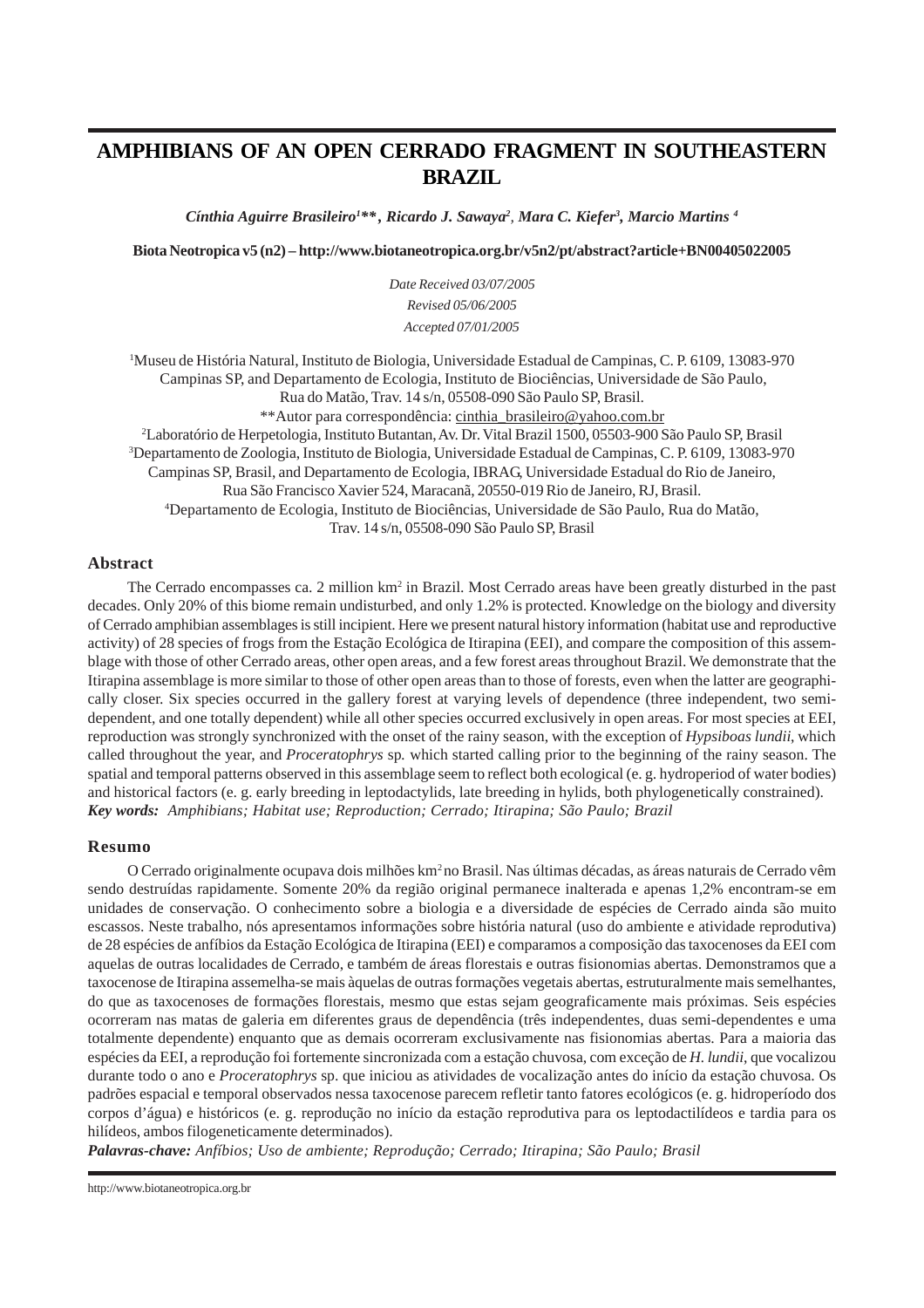# **1. INTRODUCTION**

The Cerrado is the second largest vegetational domain in Brazil, encompassing ca. 2 million km<sup>2</sup> in the northern, central, western, and southeastern regions of the country (Ratter et al. 1998). In the past decades, natural areas of Cerrado have been greatly disturbed, primarily due to extensive agriculture practice and cattle raising (Ratter et al. 1998). Presently, only 20% of this biome remains undisturbed, and only 1.2% is protected (Mittermeier et al. 2000). The Cerrado was recently ranked among the 25 most important terrestrial hotspots (Myers et al. 2000), and is possibly the most threatened tropical savanna in the world (Silva & Bates 2001). The typical landscape of the Cerrado consists of savanna-like vegetation in the well-drained interfluves and gallery forests along streams and rivers (Ratter et al. 1998). Cerrado vegetation varies in structure and composition (Furley & Ratter 1998, Ratter et al. 1998). Five main vegetation types of Cerrado are recognized (Eiten 1972, Ratter et al. 1998): *cerradão* (forest-like savanna), *cerrado* sensu stricto (woody savanna), *campo cerrado* (shrubby grassland with trees), *campo sujo* (shrubby grassland), and *campo limpo* (grassland).

In 1992, only 2% of the Cerrado areas in São Paulo State, southeastern Brazil, were represented by grasslands (Kronka et al. 1998). Presently, very few remnants of these open formations are protected. Thus, studies that provide information on the native fauna and flora of open Cerrado formations are of great importance for conservation management and implementation (see Silva & Bates 2001).

 Knowledge on the Cerrado anuran fauna is extremely limited, and most studies were conducted in central and northern Brazil (Moreira & Barreto 1996, Martins 1998, Strüssmann 2000, Bastos et al. 2003; for a review see Colli et al. 2002). The anuran fauna of the southern regions of the Cerrado is virtually unknown, with the exception of two studies on the herpetofauna of high elevation  $(> 1500 \text{ m})$ Cerrado areas in central and southern Minas Gerais (Serra do Cipó, Eterovick & Sazima 2004; and Serra da Canastra, Haddad et al. 1988); furthermore, these areas also include *campos rupestres* (a shrubby vegetation that grows on rocky fields), which harbors several endemic species of plants and animals.

Here we present natural history information (habitat use and reproductive activity) on 28 species of frogs from the Estação Ecológica de Itirapina (EEI), one of the few remnants of protected grasslands in the State of São Paulo. We also compare the composition of this assemblage with those of other Cerrado sites, two Caatinga (dry, predominantly xerophitic open vegetation), and four forest areas throughout Brazil. We demonstrate that the Itirapina assemblage is more similar to those of other open areas than to those of forests, even when the latter are geographically closer to the EEI.

# **2. STUDY AREA**

The Estação Ecológica de Itirapina (ca. 2300 ha) is located in the municipalities of Itirapina and Brotas (Fig. 1; 22º00' to 22º15' S; 47º45' to 48º00' W; elevation 720-750 m). The reserve is covered by well preserved, natural Cerrado vegetation, mainly *campo limpo* (grasslands), *campo sujo* (grasslands with scattered shrubs), *campo cerrado* (grasslands with scattered shrubs and trees), gallery forests, and marshes (Figs. 2 and 3). The soil of the drier interfluves (with grasslands) is primarily composed of sand (over 85%); soils in wetter areas contain 60-70% of clay or silt. There are two types of gallery forests in the reserve (Fig. 2): the gallery forest along Lobo stream floods on rare occasions and its soil contains more silt and coarse sand, whereas the gallery forest along Capão stream is flooded throughout the rainy season and the soil contains more clay and fine sand (hydromorphic). Amphibians breed in both permanent and temporary ponds in the EEI and also utilize puddles, streams, swamps, marshes, and large dams as breeding sites (Fig. 4).

The climate is mesothermic with a marked dry season (Fig. 5). In the period from 1998 to 2002, mean monthly rainfall in the dry season (April to September) was 44.2 mm (0 to 122 mm each month) and 191.2 mm during the wet season (October to March; 29 to 452 mm each month). From April 1998 to March 2002, the minimum temperature ranged from 0 to  $11^{\circ}$ C during the dry season, and from 9 to 18  $^{\circ}$ C during the wet season; the maximum temperature ranged from 28 to  $36^{\circ}$ C in the dry season, and from 33 to 39  $^{\circ}$ C during the wet season (Fig. 5). Occasional frosts occurred in winter, usually in June and July.

# **3. MATERIAL AND METHODS**

We surveyed the anurans of EEI from September 1998 to March 2002 using three primary methods: pitfall traps with drift fences (*sensu* Greenberg et al. 1994, Cechin & Martins 1999), visual and audio surveys (Heyer et al. 1994), and incidental encounters. All bufonids, leptodactylids, and microhylids were captured or observed using all sampling methods, and hylids were captured using all methods but pitfall traps. Voucher specimens were deposited in the Museu de História Natural da Universidade Estadual de Campinas (ZUEC) and Coleção de Anfíbios da Universidade Estadual Paulista, Rio Claro (CFBH).

In the species accounts, we provided the approximate snout-vent length (SVL, mm) of adult males and females together, unless stated otherwise. We considered rare those species for which we found less than 50 individuals throughout the study, and abundant those for which we found 50 or more individuals during the same period.

We compared the composition of the EEI assemblage with those of five Cerrado sites (Ilha de Maracá, northern Brazil, Martins 1998; Serra da Canastra, southern Brazil, Haddad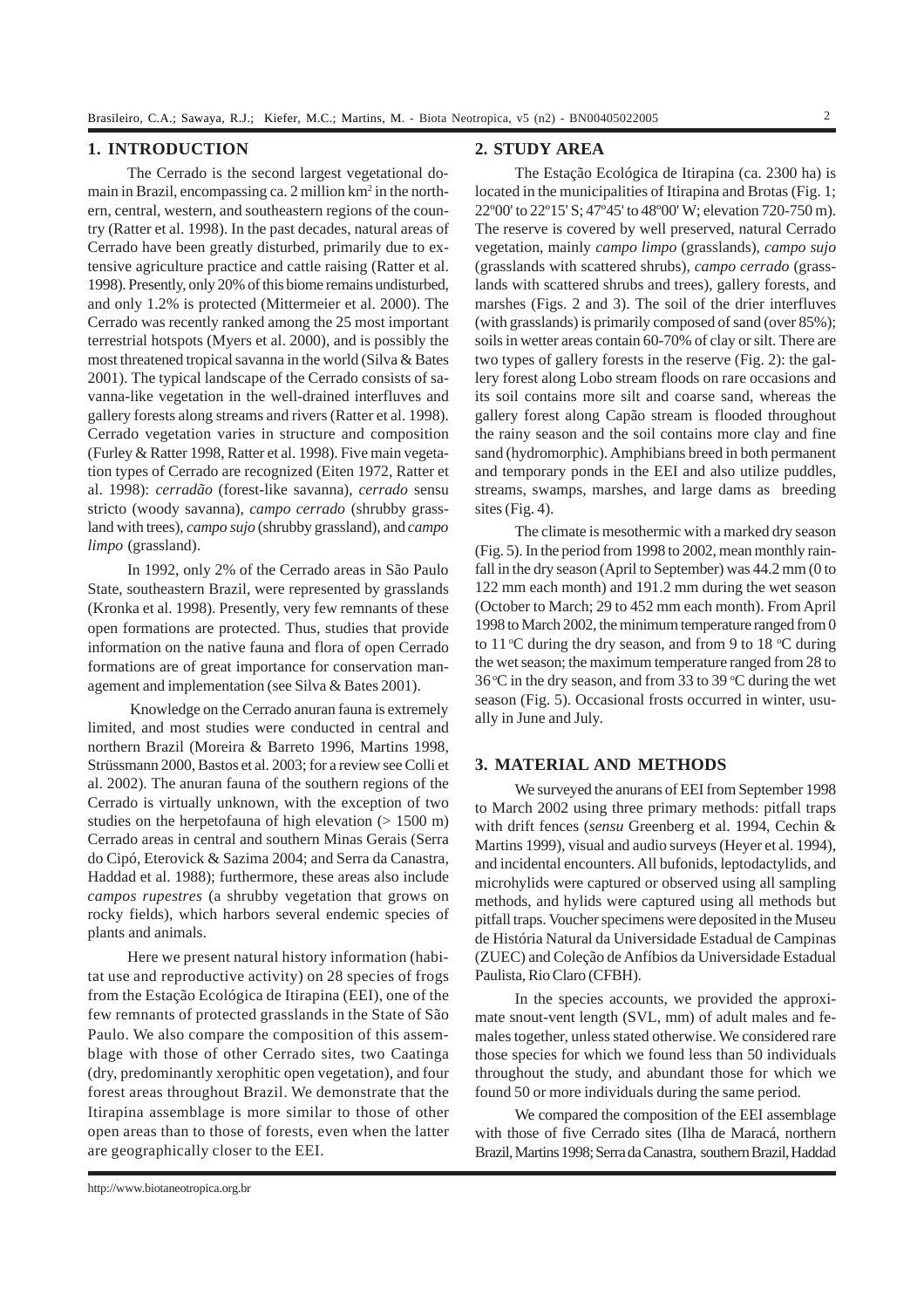

*Figure 1 – Map of Brazil with Estação Ecológica de Itirapina (22º 00' and 22º 15' S and 47º 45' and 48º 00' W), municipalities of Itirapina and Brotas, São Paulo State.*



*Figure 2 – Aerial photography showing Estação Ecológica de Itirapina taken in 2002. White line = limits of Estação. Physignomies: CSt = cerrado* senso stricto*; CCe = campo cerrado (yellow line); CS = campo sujo; CL = campo limpo; AA = swamps; GFC= gallery forest along Capão stream; GFL = gallery forest along Lobo stream. GA, GB, GC = pitfall traps in gallery Forest; SA, SB, SC = pitfall traps in campo sujo; CA, CB, CC = pitfall traps in campo cerrado.*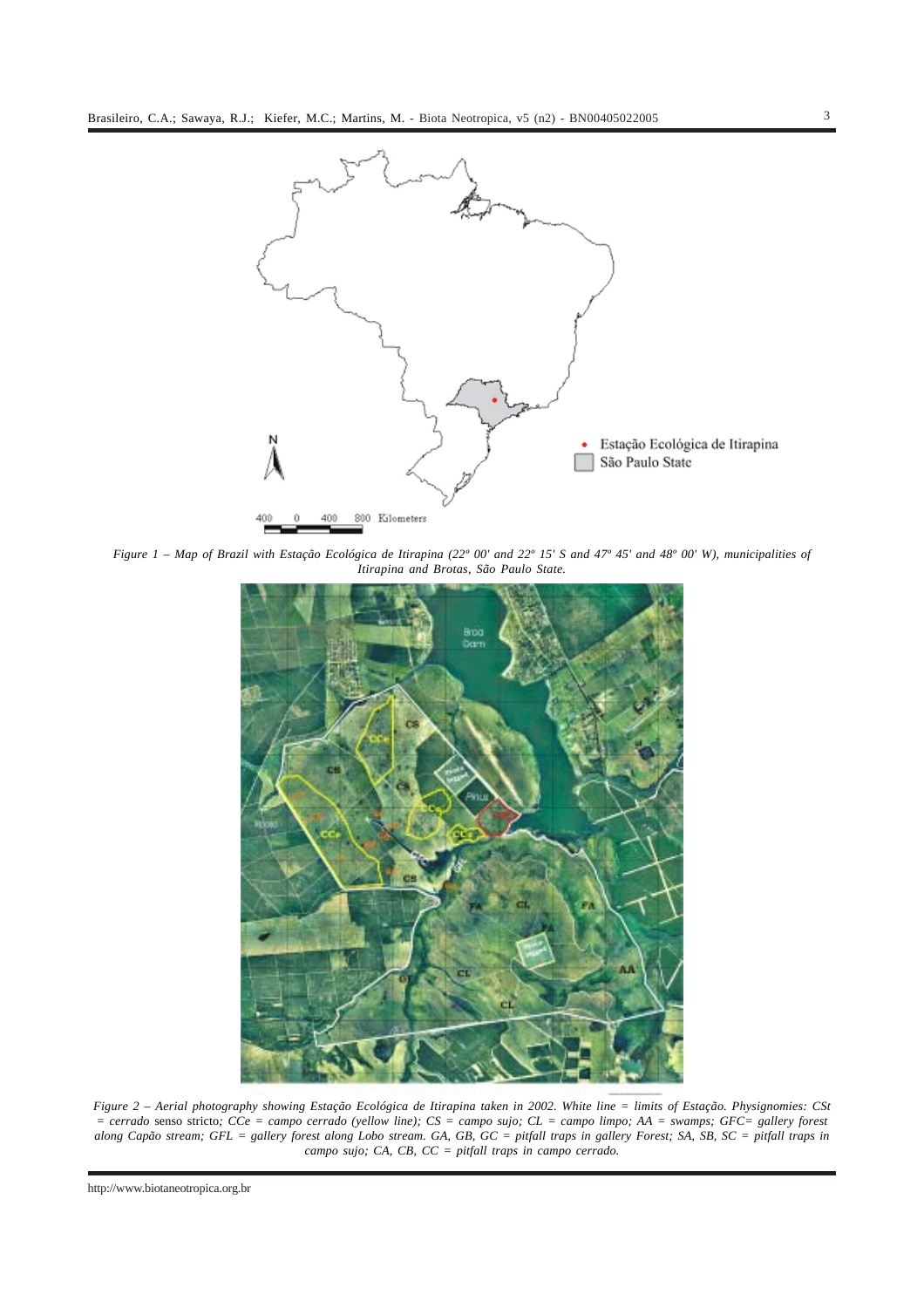

*Figure 3 – Physignomies of Estação Ecológica de Itirapina. A - Cerrado* senso stricto*, B - Campo Cerrado, C - Campo Limpo; D - Campo Sujo, E – Swampy areas near gallery Forest; F – Gallery Forest.*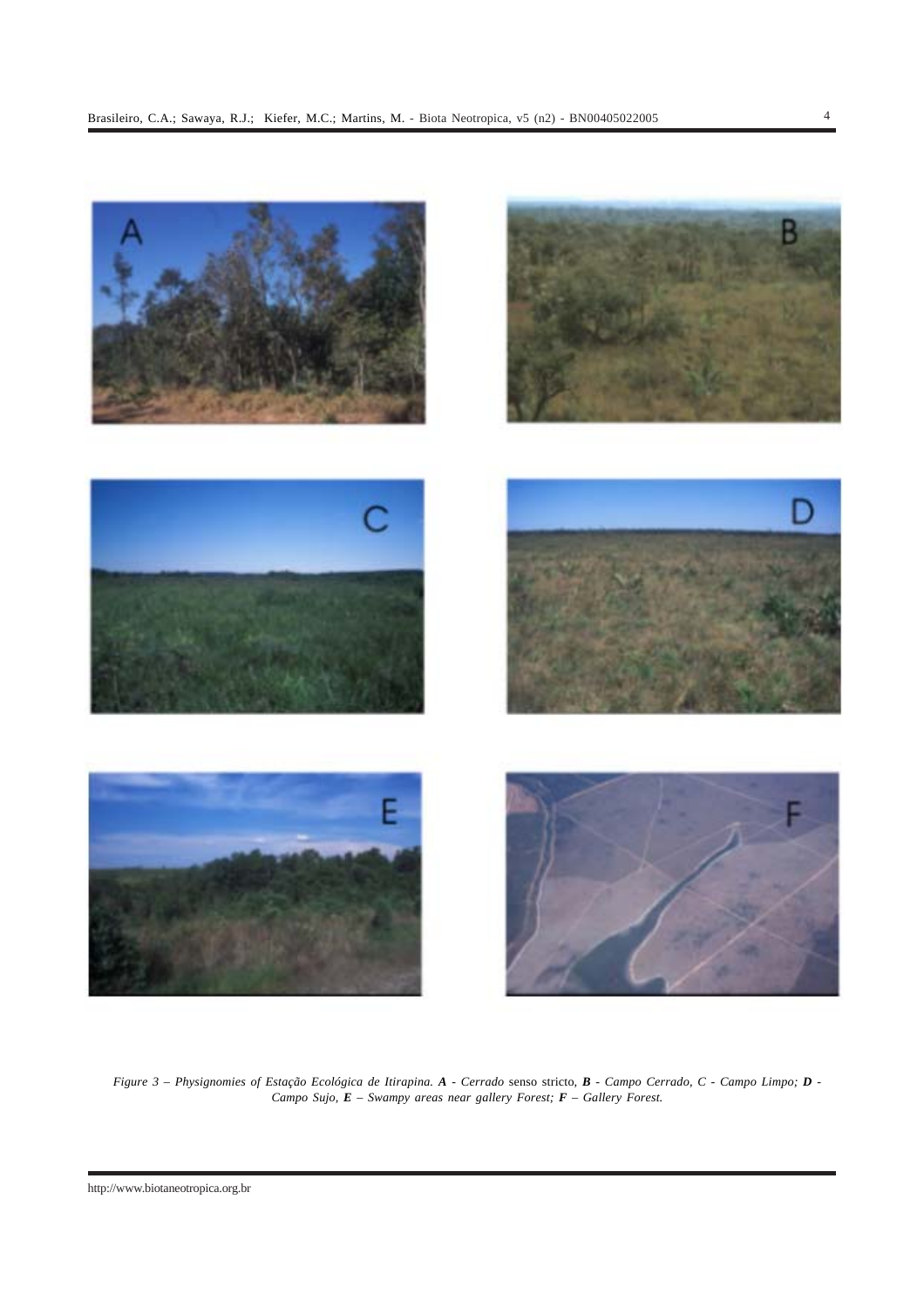

*Figure 4 – Some sampled habitats in Estação Ecológica de Itirapina. A- Permanent pond,; B - Temporary pond, Photo: Marcio Martins; C- Temporary pond ; D- Permanent stream, Photos:. (Pictures by Marcio Martins (A and B), Alexandro Tozetti (C), and Ivan Sazima (D).*



Figure 5 - Mean monthly rainfall (mm; bars), and mean minimum and maximum monthly temperatures (°C; lines) from April 1998 to *March 2002 at Estação Ecológica de Itirapina.*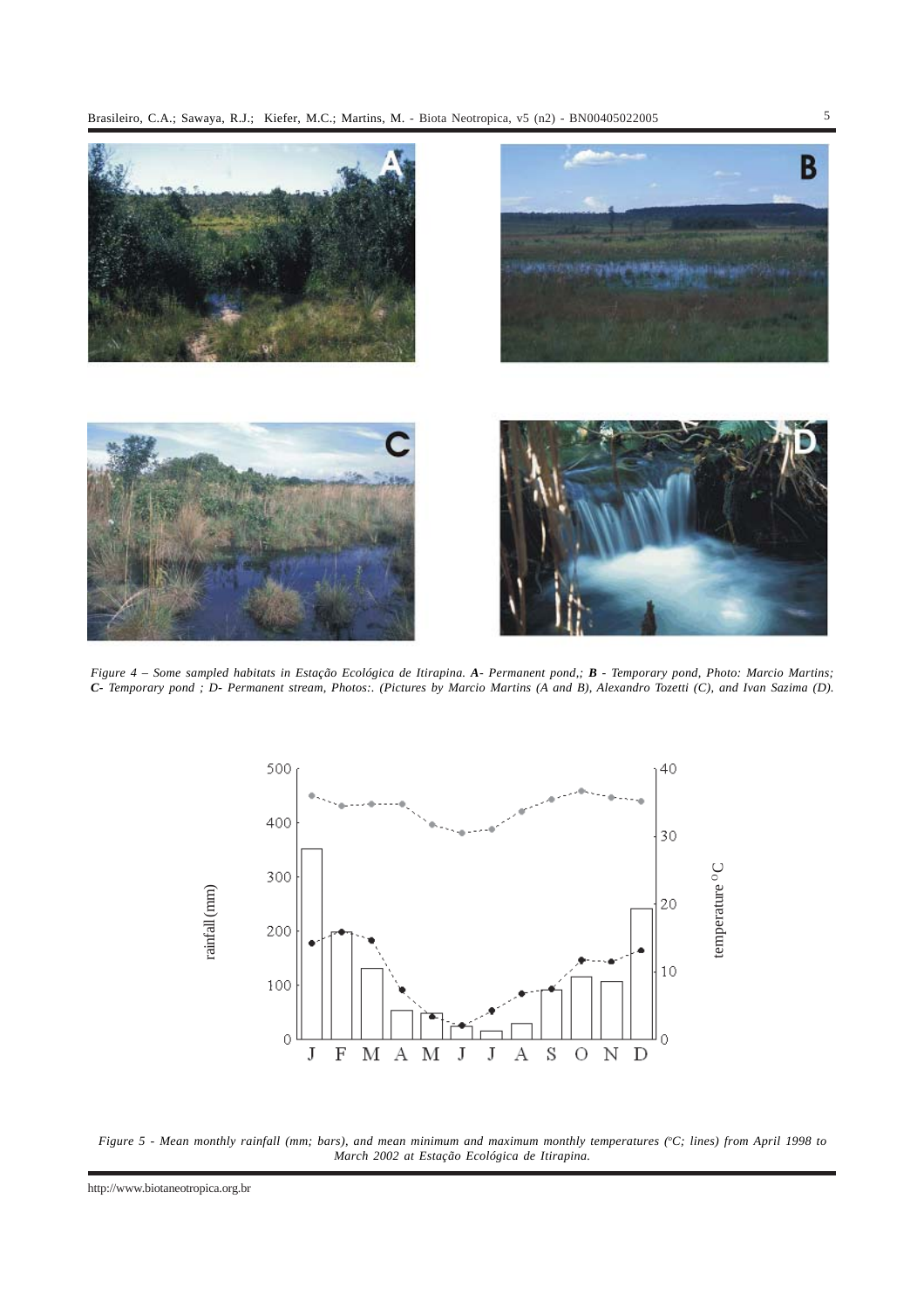| Brasileiro, C.A.; Sawaya, R.J.; Kiefer, M.C.; Martins, M. - Biota Neotropica, v5 (n2) - BN00405022005 |  |  |  |  |  |
|-------------------------------------------------------------------------------------------------------|--|--|--|--|--|
|-------------------------------------------------------------------------------------------------------|--|--|--|--|--|

| Family/Species              | Physiognomy         | <b>Breeding Site</b> | Breeding period |
|-----------------------------|---------------------|----------------------|-----------------|
| <b>Bufonidae</b>            |                     |                      |                 |
| <b>Bufo</b> ornatus         | GF, SA              |                      |                 |
| B. schneideri               | CS,CL,SA            | PP,TP                |                 |
|                             |                     |                      |                 |
| Hylidae                     |                     |                      |                 |
| Dendropsophus jimi          | <b>SA</b>           | SW, PP, TP           | Sep - Jan       |
| Dendropsophus minutus       |                     | SW,PP,TP             | Oct - Jan       |
| Dendropsophus nanus         | <b>SA</b>           | SW,PP                | Sep - Jan       |
| Dendropsophus sanborni      | <b>SA</b>           | SW,PP                | Sep - Jan       |
| Hypsiboas albopunctatus     | $GF *$              | PP,SW                | Sep - Mar       |
| Hypsiboas lundii            | GF                  | S                    | Sep - May **    |
| Hypsiboas faber             |                     | PP                   |                 |
| Osteocephalus langsdorffi   | $\operatorname{GF}$ | ${\bf S}$            |                 |
| Scinax cf. berthae          | CS,CL,SA,GF         | TP,PP,SW             | Oct - Jan       |
| Scinax fuscomarginatus      | CC,CS,CL            | SW, PP, TP           | Jan - Apr       |
| Scinax fuscovarius          | CC,CS,CL            | SW,TP,PP,P           | Oct - Mar       |
| Scinax squalirostris        | CS,CL,SA            | TP,PP                | Oct - Jan       |
| Scinax cf. similis          | CS,CL,SA            | TP,PP,P              | Sep - Mar       |
| Leptodactylidae             |                     |                      |                 |
| Leptodactylus furnarius     | CC, CS, SA          | ${\rm TP}$           | Dec - Mar       |
| Leptodactylus fuscus        | SG,CS,CC            | TP,SW                | Sep - Feb       |
| Leptodactylus jolyi         | CL,CS               | SW                   |                 |
| Leptodactylus labyrinthicus | CC,CS,CL            | PP,LT,SW             | Oct - Mar       |
| Leptodactylus mystacinus    | CS, CC, CL, SA      | TP,PP,SW             | Oct - Jan       |
| Leptodactylus cf. ocellatus | CS,CL, SA           | TP,PP                | Oct - Mar       |
| Physalaemus centralis       | CS,CL               | TP, P                | Oct - Jan       |
| Physalaemus cuvieri         | CC,CS,CL,AS,GF      | TP,PP                | Sep - Mar       |
| Physalaemus fuscomaculatus  | CC,CS,CL            | TP, P                | Sep - Jan       |
| Physalaemus nattereri       | CS,CL, CC           | TP, P                | Sep - Jan       |
| Proceratophrys sp.          | CS, GF              | ${\bf S}$            | Oct - Mar       |
| Microhylidae                |                     |                      |                 |
| Chiasmocleis albopunctata   | CC,CS,CL            | TP, P                | Nov - Feb       |
| Elachistocleis ovalis       | CC,CS,CL,SA         | TP,PP,SW,P           | Dec - Apr       |

\* Mainly in edge gallery forest. - \*\* In June, July and August, individuals sporadically call.

*Table 1 – Physiognomies of occurrence, breeding site and calling period for each species recorded in Estação Ecológica de Itirapina, from September 1998 to March 2002. Physiognomies: SA, swamp areas CC, campo cerrado; CL, campo limpo; CS, campo sujo; and G, Gallery Forest. Breeding Sites: SW, swamps; TP, temporary pond; PP, permanent pond; P, puddles; and S, stream.*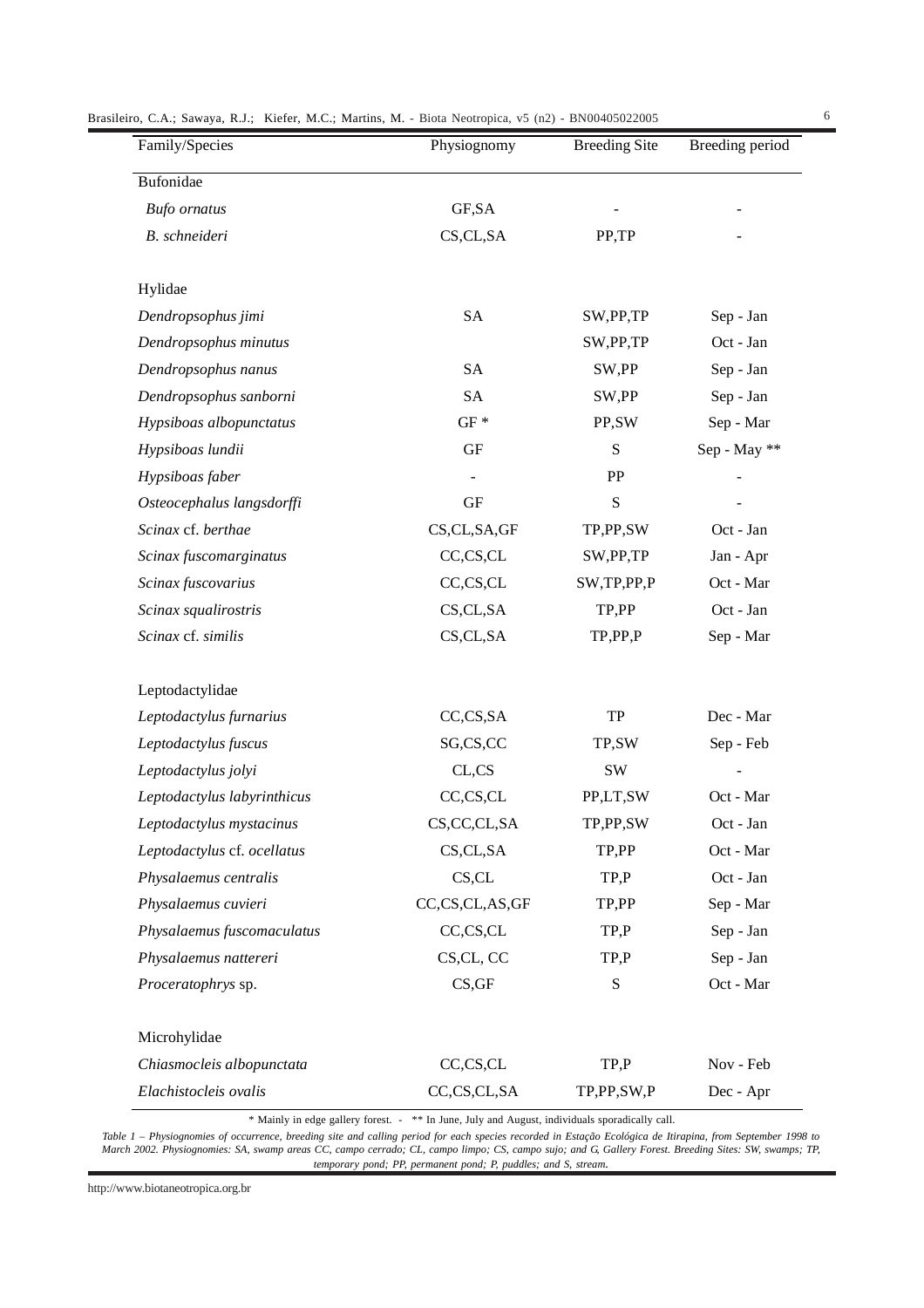et al. 1988; Rio Manso, Strüssman 2001; Silvânia, Bastos et al. 2003; and Água Emendadas, Brandão & Araújo 1998, all three located in central Brazil), two Caatinga sites (Maturéia and São José do Bonfim, northeastern Brazil, Arzabe 1999), and four forest sites (Manaus, Amazonian forest, northern Brazil, M. Martins unpublished data; Guaraqueçaba, L. M. Castanho unpublished data, Atlantic forest, southeastern Brazil; Intervales, Bertolucci 2001, Atlantic forest, southeastern Brazil; and Ubatuba, C. F. B. Haddad and M. Hartmann, unpublished data, Atlantic forest, southeastern Brazil). For this comparison we used the Sorensen similarity index (Wolda 1981) and the clustering method WPGMA (Sneath & Sokal 1973), with the software MVSP (Kovach 1999). We use World Wildlife Fund's ecoregions (e. g., Dinerstein et al. 2000) to refer to Brazilian ecosystems.

# **4. RESULTS AND DISCUSSION**

## **4.1 SPECIES ACCOUNTS**

We recorded 28 species in ten genera and four families at Estação Ecológica de Itirapina (Table 1). The information on each species is detailed below.

We recorded 28 species in ten genera and four families at Estação Ecológica de Itirapina (Table 1). The information on each species is detailed below.

#### Bufonidae

*Bufo ornatus*

This moderate-sized toad (SVL males  $\bar{x}$  = 54.4, SD = 15.7 mm,  $N = 21$ ; Fig. 6) was a rare species at EEI. No calls were heard at the station, although adults and juveniles were observed and captured in pitfall traps close to the Lobo stream gallery forest during the rainy season. Voucher specimens: ZUEC 12009-10.

#### *Bufo schneideri*

This large toad (SVL males  $= 136.2$ , SD  $= 11.1$  mm; N  $= 6$ ; SVL females  $= 168.7$ , SD  $= 3.8$  mm, N  $= 4$ ; Fig. 7) was a rare species at EEI. It is an explosive breeder, frequently encountered at the end of the dry season, and early in the rainy season. It was captured mostly in pitfall traps near gallery forests (mainly along Lobo stream), but occasionally observed in *campo sujo*. It called for a few nights along the margins of large dam along the borders of the reserve during the onset of the rainy season. Additional information on the biology of *B. schneideri* was provided by Moreira & Barreto (1997), Brandão & Araújo (1998), and Toledo et al. (2003). Voucher specimen: ZUEC 12012.

#### Hylidae

#### *Dendropsophus jimi*

This small treefrog (SVL males  $= 19.1$ , SD  $= 0.4$  mm;  $N = 6$ ; Fig. 8) was very abundant in swampy areas and temporary ponds at EEI. Males called on grasses of these ponds throughout the rainy season; calling sites were 40 to 120 cm above the ground. Some males were observed using the same calling site over multiple nights. Tadpoles were found in temporary ponds. Voucher specimen: ZUEC 12047.

#### *Dendropsophus minutus*

This small treefrog (SVL males  $= 21.0$ , SD  $= 0.9$  mm;  $N = 8$ ; Fig. 9) was very common in swampy areas and temporary ponds throughout the reserve. Males called on the vegetation (usually grasses and shrubs) from 30 to 80 cm above ground, throughout the rainy season. Tadpoles were common in these ephemeral water bodies. Additional information on the biology of *D*. *minutus* was provided by Cardoso & Haddad (1984) and Eterovick & Sazima (2004). Voucher specimens: ZUEC 12042-43.

### *Dendropsophus nanus*

This diminutive treefrog (SVL males  $= 20.4$ , SD  $= 0.8$ ) mm;  $N = 10$ ) was common in large flooded areas. Males called on grasses and shrubs from 10 to 40 cm above ground throughout the rainy season. Additional information on its biology was provided by Rossa-Feres & Jim (2001) and Toledo et al. (2003). Voucher specimen: ZUEC 12041.

#### *Dendropsophus sanborni*

A diminutive treefrog (SVL males  $= 17.3$ , SD  $= 1.4$ mm;  $N = 6$ ; Fig. 10) frequently encountered in swamps, large flooded areas, and ponds. Males called from the vegetation 30 to 60 cm above ground throughout the rainy season. Additional information on its biology was provided by Rossa-Feres & Jim (2001) and Toledo et al. (2003). Voucher specimens: ZUEC 12039-40.

#### *Hypsiboas albopunctatus*

This moderate-sized treefrog (SVL males  $= 53.1$ , SD  $=$ 7.2 mm;  $N = 6$ ; Fig. 11) was very abundant in permanent or long lasting ponds and swampy areas around both gallery forests. It called from low branches of shrubs and low trees, and was found mostly from 30 to 100 cm above ground. Calling activity occurred throughout the rainy season, but peaked at the end of the season. Tadpoles were found in permanent ponds. Additional information on the biology of *H. albopunctatus* was provided by Moreira & Barreto (1997) and Toledo et al. (2003). Voucher specimens: ZUEC 12013-14.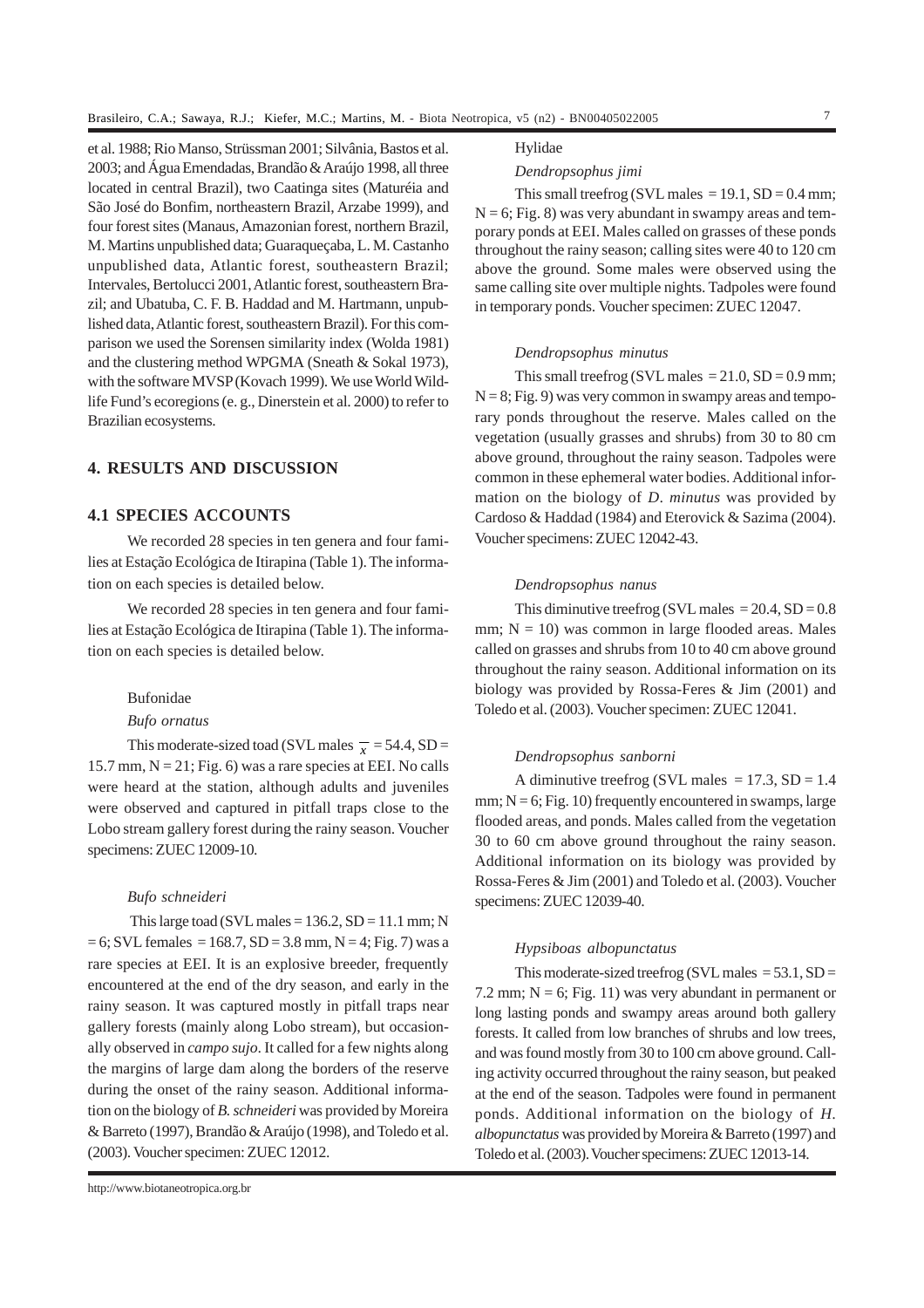

Figure 6 - Bufo ornatus Bufonidae, Photo: Ricardo J. Sawaya



Figure 8 - Dendropsophus jimi Hylidae. Photo: Ricardo J. Sawaya



Figura 10 - Dendropsophus sanborni Hylidae . Photo: Ivan Sazima



Figure 12 - Hypsiboas faber Hylidae. Photo Ricardo J.Sawaya



Figure 7 - Bufo schneideri Bufonidae. Photo: Ricardo J. Sawaya



Figura 9 - Dendropsophus minutus Hylidae. Photo: Alexandro Tozetti



Figure 11 - Hypsiboas albopunctatus Hylidae. Photo:Alexandro Tozetti



Figure 13 - Hypsiboas lundii Hylidae. Photo: Alexandro Tozetti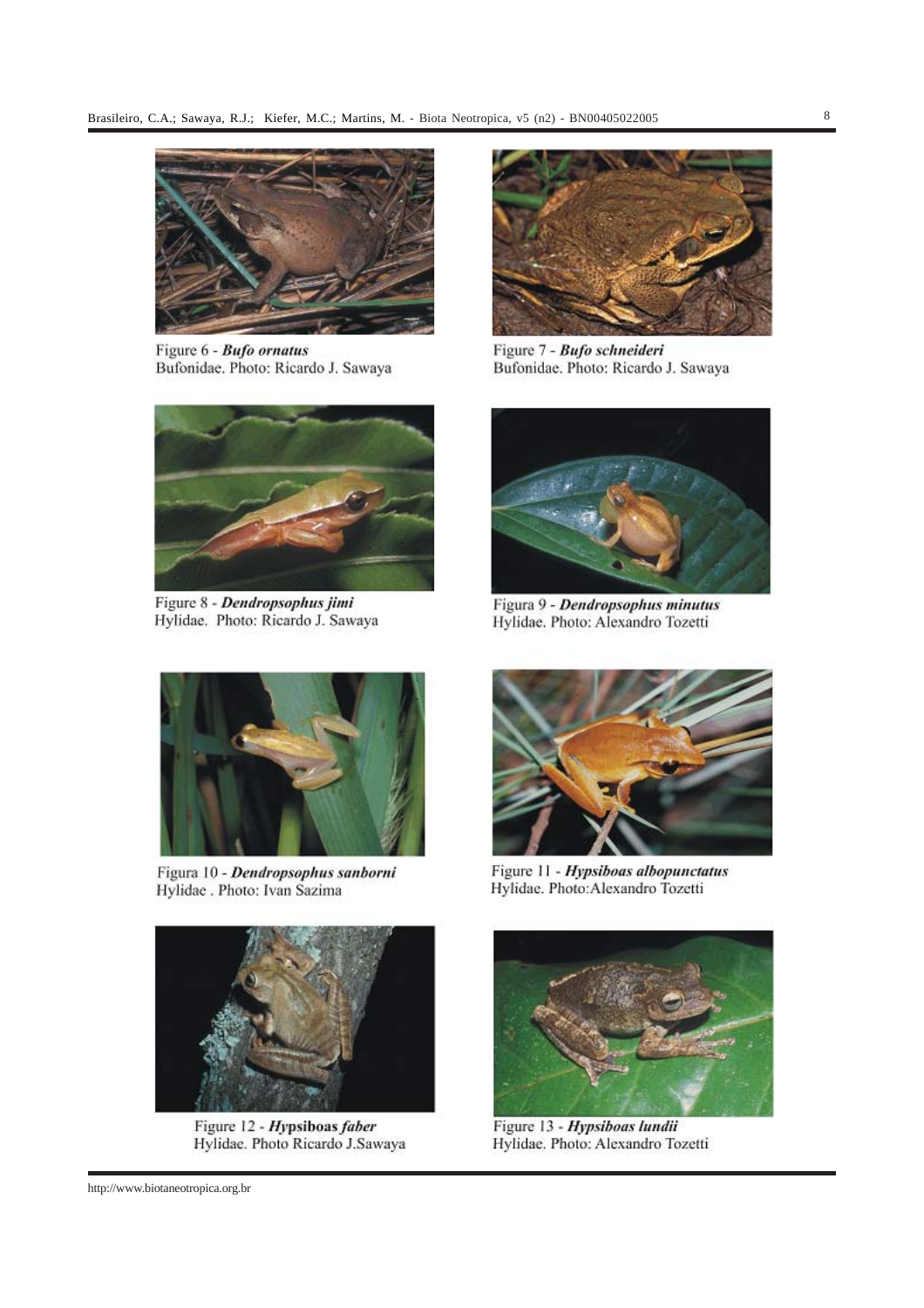

Figure 14 - Osteocephalus lagsdorfii Hylidae. Photo: Ricardo J. Sawaya



Figure16 - Scinax fuscomarginatus Hylidae.Photo: Luis FelipeToledo



Figure 15 - Scinax ef. berthae Hylidae. Photo: Marcio Martins



Figure 17 - Scinax fuscovarius Hylidae. Photo: Marcio Martins



Figure 18 - Scinax cf. similis Hylidae. Photo: Marcio Martins



Figure 20- Leptodactylus labyrinthicus Leptodactylidae. Photo: Ricardo J. Sawaya



Figure 19 - Scinax squalirostris Hylidae. Photo: Marcio Martins



Figure 21 - Leptodactylus furnarius Leptodactylidae. Photo: Ricardo J. Sawaya